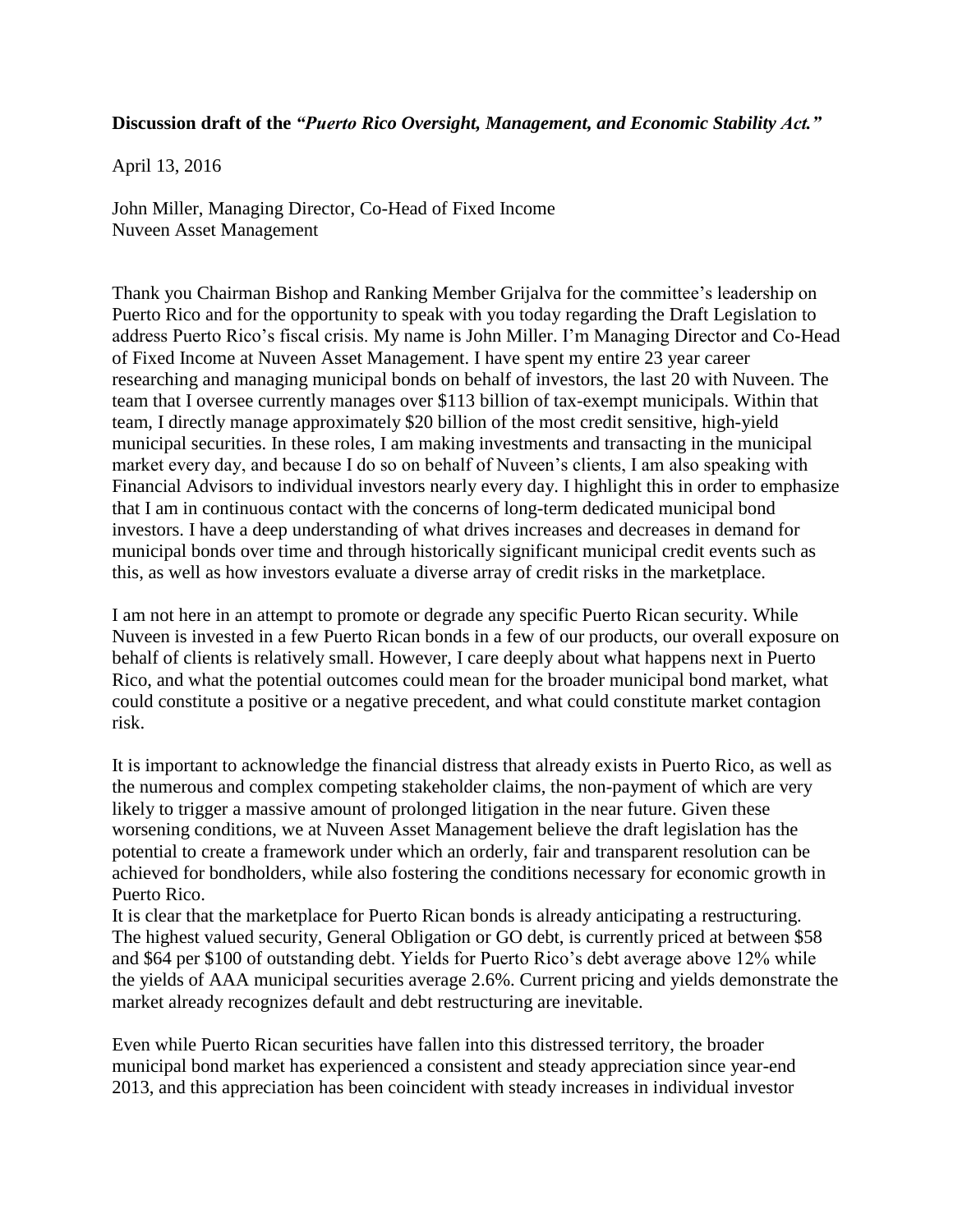demand as measured by strong municipal bond mutual fund in-flows during each of the last 10 calendar quarters.

Much of the investor base of Puerto Rican securities has shifted from traditional mutual funds to non-traditional or opportunistic hedge funds. According to Morningstar, 75% of municipal bond mutual funds owned some Puerto Rican securities in 2013, versus less than 50% by the end of 2015. This shift in holdings to hedge funds from mutual funds mitigates the risks to retail investors.

In addition to the shifts in investor allocations which have already occurred in anticipation of a Puerto Rican restructuring, the draft legislation serves to substantially mitigate, if not eliminate, the concerns around negative legal precedent for municipal securities. I would highlight the critical difference between a U.S. Territory, which is ultimately subject to the control of the U.S. Congress, versus a State which has sovereignty in its fiscal matters. If the proposed legislation were to become Law, this would be a Territory specific law, and therefore not applicable to 98% of the municipal bonds in the marketplace as they are issued by entities that are on the mainland.

It is our opinion there is no legal, budgetary or market-based reason to believe that this Territorial-specific legislation would set a precedent for even the most fiscally stressed states. Even lower rated states, like Illinois, do not need and would not benefit from restructuring bonded debt. While admittedly Illinois is currently mired in political gridlock which clouds our near-term outlook, the State still has the economic base and fiscal capacity to independently address its budget and pension challenges.

Since the draft legislation began to circulate roughly two weeks ago, the municipal bond market has generally been steady and has actually strengthened, with continued inflows into municipal bond funds across the industry. In addition, Puerto Rican bonds valuations specifically did not move down in reaction to the release of the Draft. In contrast, it was actually the Commonwealth's debt moratorium legislation which served to weaken the marketplace for Puerto Rican securities recently, not the possibility of U.S. Congressional involvement. While the time horizon to measure market reaction has been short lived, we believe the Territorialspecific nature of the legislation, the strength of an independent control board, the transparency and fairness that a more orderly process could bring, would all be features welcomed by the municipal bond market.

Thank you for the opportunity to testify today and I welcome your questions.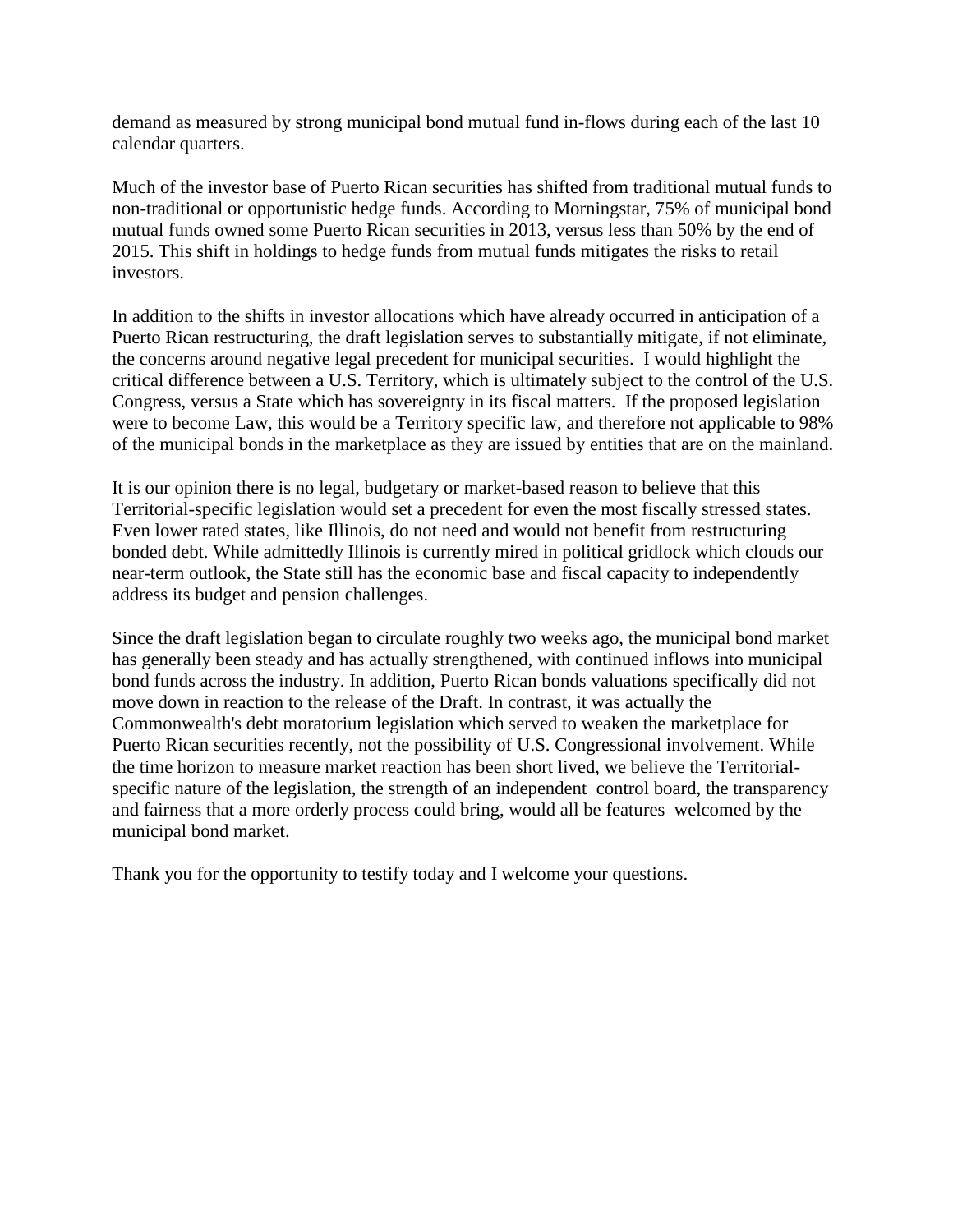# Puerto Rico's Course Forward



**MARKET COMMENTARY FEBRUARY FOR A SUBSET OF A SECOND PROPERTY 2016** 



THE NEXT FEW MONTHS WILL BE CRITICAL TO DETERMINING PUERTO RICO'S FUTURE. With large debt service payments looming in May and July, and Congressional action becoming increasingly likely, events are quickly moving the Commonwealth to a point where the government's stance toward creditors could become more adversarial in the near term. In this paper we briefly review Puerto Rico's current fiscal situation, the Commonwealth's proposals thus far, and what we expect from the federal government.

We also explore how the Commonwealth's competing priorities are likely to stack up against one another given limited resources to pay all obligations in full. General obligation and COFINA (Puerto Rico Sales Tax Financing Corporation) bondholders may soon be engaged in a bitter inter-creditor battle while simultaneously competing with more sympathetic pensioners.

We then consider whether debt restructuring in Puerto Rico actually threatens the stability of the municipal market. Puerto Rico's unique situation will not likely set a broad precedent for either the market or other municipal issuers, but opponents of restructuring have claimed otherwise. We'll demonstrate that Puerto Rico truly is an outlier, and why we think its fiscal distress should stay contained to the island. Regardless of what transpires going forward, untangling Puerto Rico's difficulties will be a lengthy process. Investors should not expect a quick resolution.

# Puerto Rico's Economic Situation Is Critical

Puerto Rico's economic challenges persist, and the catalyst for a turnaround is unclear. The Commonwealth has been in recession since 2006 primarily due to the expiration of federal tax incentives that previously incentivized U.S. firms to operate on island. Between 2009 and 2014, Puerto Rico's real national product declined 2.3%. Puerto Rico's planning board estimates another decline of 0.7% for the current fiscal year.

Unemployment remains very high at 12.2% as of December 2015, and labor force participation remains well below average at 45.5%. Median family income in Puerto Rico is just 34.4% of the U.S., and the poverty rate is an elevated 46.2%. Total nonfarm employment has stabilized, down only 0.3% year-over-year in December 2015, but employment is still 15% below peak levels reached in 2005.

## Molly Shellhorn

*Vice President, Senior Research Analyst Nuveen Asset Management, LLC*

## Shawn P. O'Leary

*Senior Vice President, Senior Research Analyst Nuveen Asset Management, LLC*

## Leading the Way in Municipal Bonds

Since 1898, Nuveen Investments has been a pioneer in municipal bonds, helping to build lasting value for investors.

This municipal bond heritage is reflected in the way Nuveen Asset Management manages portfolios today.\*

- 118 years of experience
- 23 credit research analysts
- **▪** \$104.4 billion in municipal bond AUM

Through ongoing publications, the team is committed to helping investors understand today's pressing issues.

\* Nuveen Investments, Inc. traces its history back to 1898. Nuveen's asset management business was established in 1989. Nuveen Asset Management credit research analysts as of 12/31/15 and municipal fixed income assets under management as of 9/30/15. AUM is reported one quarter in arrears.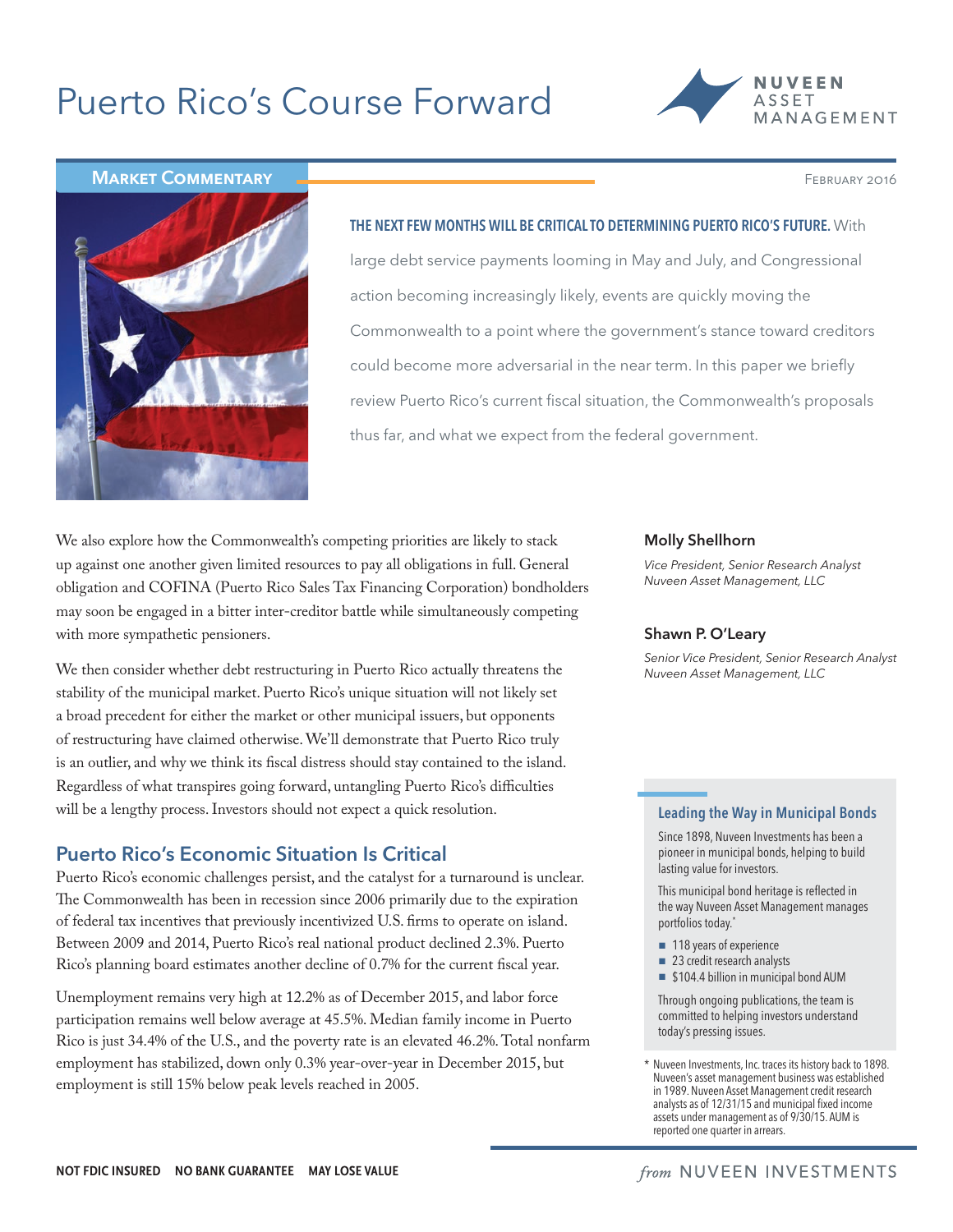Economic contraction and a lack of job opportunities have encouraged significant out-migration, particularly among working-age residents and young families. Between 2010 and 2015, Puerto Rico's population dropped an estimated 6.7%. Out-migration threatens to permanently erode Puerto Rico's economic base and ultimately the government's ability to structurally balance the budget.

As tax revenues suffered over the last decade, the government relied on tax increases and long-term borrowing to cover annual operating deficits rather than cut expenditures or address inefficiencies, poor tax compliance and corruption.

A long history of overestimating revenues and lack of budgetary control only exacerbated the structural budget gap and overreliance on debt to fund operating expenses.

Following significant rating downgrades into junk territory and growing market concern about debt affordability, Puerto Rico has essentially lost market access

to continue borrowing for cash flow. The government recently lowered general fund revenue expectations to \$9.21 billion from \$9.46 billion for the current fiscal year, and projects the government is at "risk of not having sufficient liquid resources to meet obligations as they come due."

Specifically, the government warned that Puerto Rico may be unable to make the Government Development Bank's (GDB) \$422 million debt service payment due May 1, followed by a significant \$1.3 billion payment due July 1 for general obligation (GO) and Commonwealth-guaranteed debt.

# Restructuring Efforts Fall Short

It is against this context Puerto Rico is struggling to find a sustainable path forward. Months after Governor Alejandro García Padilla declared the Commonwealth's debt unpayable (signaling the potential for future debt impairment), creditors have generally dismissed the government's attempts to demonstrate the severity of Puerto Rico's fiscal gap. Last fall, the governor's working group released a *Fiscal and Economic Growth Plan* (FEGP), providing a multiyear projection of revenues and expenses that identified a cumulative \$14 billion financing gap over the next five years. In January, the 5-year gap was revised up to \$16.1 billion, and the 10-year financing gap was pegged at nearly \$24 billion.

Sizeable multiyear deficit projections underlie the Commonwealth's recent offer to creditors to exchange existing

THE GOVERNMENT RELIED ON tax increases and long-term borrowing to cover annual operating deficits rather than cut expenditures.

bonds for new securities. The exchange, which we view as highly unlikely to be accepted by creditors outside of a formal restructuring process that includes a means of binding holdout creditors, would provide holders of \$49.2 billion of various classifications of Puerto Rico debt with two new securities: \$26.5 billion of base bonds and \$22.7 billion of growth bonds. The plan cuts the debt by approximately 46% and includes a moratorium on all debt service through 2018, and then only interest payments until 2021.

The exchange offer proposes that holders of GO, sales taxbacked and other securities would exchange their bonds for

> differing amounts of base bonds, thus yielding varying levels of haircuts for different classifications of bondholders. The base bonds would be guaranteed by a new securitization of various government revenues and provide Puerto Rico with a lower, more level debt service structure. The growth bonds would only be paid if Puerto Rico's economic activity and resultant revenue collection meets or

exceeds certain benchmarks.

In our view, there is little chance bondholders will readily exchange their securities in numbers sufficient to generate the savings contemplated by the Commonwealth. We believe the exchange offer is actually the Commonwealth's attempt to demonstrate to Congress the futility of reaching an orderly adjustment of debts outside the confines of a formal debt restructuring process supervised by a control board and/or federal courts.

# Congress May Be Ready to Act

Until recently, it was unclear if Puerto Rico would generate enough momentum to motivate Congress to address the island's distress. U.S. lawmakers, now educated on Puerto Rico's precarious situation, may finally be ready to act. House Speaker Paul Ryan promised that Congress would address Puerto Rico's crisis by March 31, and his intent to get new legislation passed appears to be serious.

Initially, the division between Republicans and Democrats was clear. Republicans rejected anything considered a bailout for Puerto Rico and advocated further austerity measures. In contrast, Senate Democrats sent a letter to House leadership at the end of January urging quick passage of legislation granting the Commonwealth access to Chapter 9 bankruptcy. The letter said any bill that does not include bankruptcy would not be a "real solution" for Puerto Rico. U.S. Treasury Secretary Jack Lew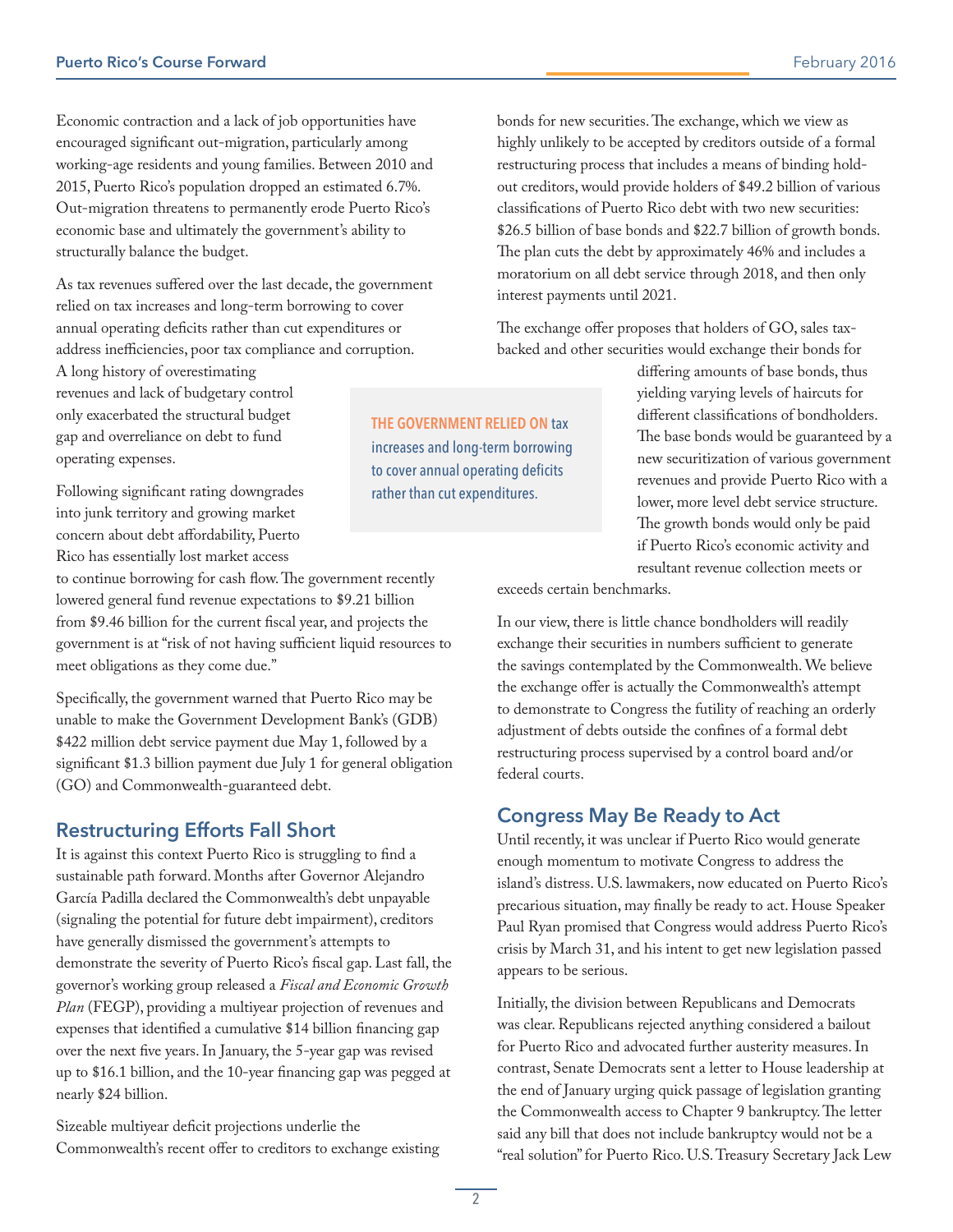has been clear about the current administration's support for both funding equity for federal programs and access to a broad debt restructuring regime.

Several Republican bills were proposed at the end of 2015. One granted the Commonwealth access to Chapter 9 if Puerto Rico agreed to a strong fiscal control board. Another called for a control board and provided additional aid. Given recent Congressional hearings and statements from ranking members, we expect additional legislative proposals to emerge soon. Senate Finance Committee Chair Orrin Hatch announced his intention to bring another bill in the near term and meet Speaker Ryan's March 31 deadline for Congressional action. Additional hearings are scheduled in February.

We expect legislation providing a fiscal control or fiscal stabilization board with broad authority to be introduced and considered in the near term. Puerto Rico's long record of poor fiscal management, overlaid on a sprawling web of interconnected events and overly complex debt structure, demonstrates the need for federal intervention.

We now believe Congressional action appears both likely and necessary. A strong federal control board now seems to be inevitable and the opposition on the island has softened. External control and enforcement is likely the only way Puerto Rico can achieve structural reforms, implement difficult but necessary budgetary realignment, establish the conditions for economic growth and

reestablish credibility with investors and thus access to the traditional municipal market.

The debate is not about whether a control board is necessary, but about how much authority the board should be given. The structure and authority of the new oversight entity must be carefully crafted to respect Puerto Rico's right to self-governance and hopefully be oriented toward establishing a foundation for future economic growth. Governmental reforms, improving fiscal policies, tax compliance and financial reporting are all critical to restoring credit quality and market credibility.

It remains unclear if legislation establishing a control board will be paired with a legal framework to adjust Puerto Rico's long-term debt and pension liabilities. The Commonwealth has attempted a consensual debt restructuring, but we are not surprised that these efforts have not yet gained sufficient traction with creditors, especially in light of the initial proposal.

Given the wide variety and complexity of Puerto Rico's debt obligations, the diversity of bondholders and interests involved, and the competing security pledges, realists will acknowledge there is little to no hope of a consensual resolution. Without some mechanism to bind holdout creditors, either through some form of bankruptcy or a broader collective action clause that would allow a majority bondholder vote to impose terms on holdouts, Puerto Rico is destined for years of litigation.

Treasury officials estimate it could take a decade to untangle competing creditor claims if the situation devolves into a web of competing litigation. Years of litigation and inter-creditor disputes will only stifle economic growth and accelerate outmigration, further diminishing the tax base available to pay off creditors.

We believe the final legislation must include a path for Puerto Rico to restructure these liabilities. We don't advocate for restructuring authority lightly. As investors, we prefer political solutions that avert restructurings whenever possible. Yet we believe when an issuer reaches the point where debt reduction

> becomes inevitable, any delay only serves to engage in value destruction through additional unsustainable borrowings, economic contraction and/or population loss due to reduced government services.

> Thus the restructuring – painful as it may be – provides greater value to creditors than lobbying for maintaining the status quo. Puerto Rico's recent trend of increasingly expensive and onerous debt

to bridge one fiscal year to the next offered the Commonwealth little chance of addressing its core problems: economic contraction, a declining population, a bureaucratic and inefficient government and a back-ended debt structure requiring annual cycles of painful budgetary decisions coupled with new and/or higher taxes. As municipal asset managers and creditors, we are reluctant to support any adjustment of debts by issuers, but we believe it is both inevitable and necessary for Puerto Rico.

# Priorities Compete: GO, COFINA and Pensions

The absolute size of Puerto Rico's true fiscal gap is still unknown. The impact of future expenditure cuts and potential economic growth will hopefully moderate the \$16 billion five-year gap projected by the governor's working group. However, even if the gap is reduced, it's clear to most that Puerto Rico will struggle to fully fund all general obligation (GO) and guaranteed debt while leaving COFINA obligations and pensions unimpaired.

THE COMMONWEALTH HAS ATTEMPTED a consensual debt restructuring, but we are not surprised that these efforts have not yet gained sufficient traction with creditors.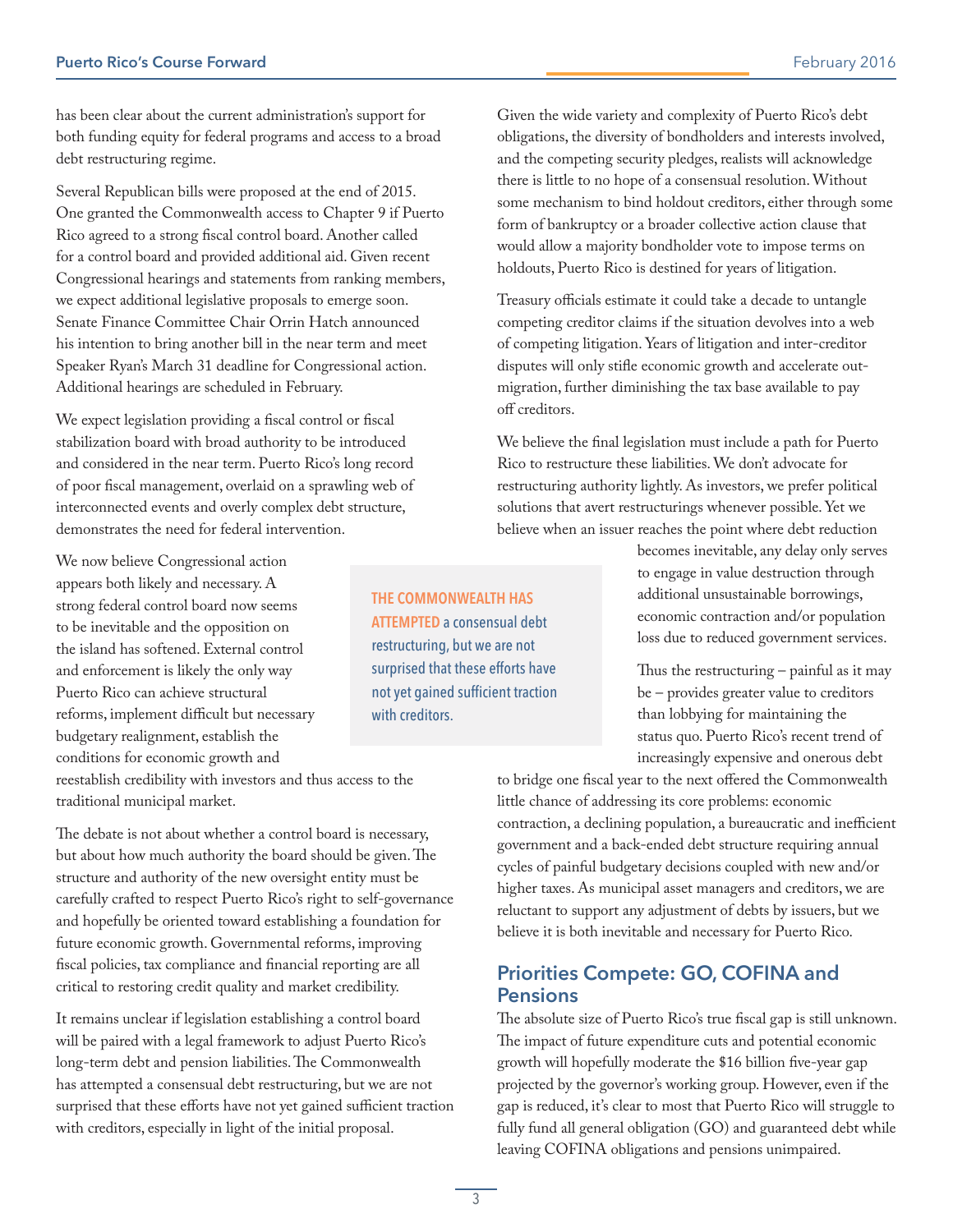We see GO, COFINA and pensions as the three main expenditures in direct competition for the government's limited resources. It is difficult to envision a scenario that avoids an inter-creditor legal battle between GO and COFINA bondholders, and we see all creditors in direct competition with pension beneficiaries.

GO and COFINA bondholders' interests are in direct opposition. GO debt benefits from a constitutional first priority on Commonwealth resources, but the COFINA corporation was constructed with the intention of exempting sales tax revenues from the definition of available resources for GO debt.

If GO debt is ever impaired in a future default, potentially as soon as this year, Puerto Rico will face lawsuits from GO investors demanding the government reclassify sales/VAT taxes to be considered available revenues to be redirected to GO debt service first.

Similarly, should the government attempt to divert sales tax revenues away from

COFINA to GO debt, COFINA bondholders will litigate to protect their revenue pledge. It does not escape notice that the current debt restructuring proposal contemplates replacing COFINA's arguably successful securitization structure with a new securitized debt structure – essentially threatening to blow up one securitization in favor of another.

GO and guaranteed debt and COFINA debt represent the two largest categories of tax-supported debt. Given that these two together represent over 60% of tax supported debt and as the government is saying it can only afford to fund a much smaller fraction of current debt service, it is unlikely both will emerge from this process unscathed. Some creditors and on-island politicians have argued passionately that the constitutional priority of GO debt must be upheld and the rule of law cannot be set aside. However, we believe many market commentators and some Puerto Rican elected officials too liberally interpret the Puerto Rico Constitution to mean that GO bonds and other forms of guaranteed public debt cannot be restructured. A plain reading of the constitution reveals there is no such protection from an adjustment of the terms of Puerto Rico's constitutionally guaranteed debt.

The Puerto Rican constitution clearly establishes that GO and guaranteed debt have first priority on available resources. Existing statutes further support the constitutional priority establishing priority norms for the disbursement of public

funds. Payment of principal and interest on debt service is specified as the first priority, specifically senior to expenditures for health, safety, education, welfare and retirement systems, which all rank third on the priority list. This should not, in our opinion, be read to describe anything other than a year-to-year prioritization of debt service coming due for the purposes of constructing a budget.

We believe Puerto Rico could theoretically implement a restructuring process for GO and Commonwealth-guaranteed debt, reduce the principle amount outstanding through that process and assert that their constitutional burden is met by

> making the now-reduced public debt the first budgetary priority. In other words, the constitution says only that public debt has a first priority on resources – whether that debt represents legacy debt at 100 cents on the dollar or restructured debt at 50-cents on the dollar. It is silent as to the adjustment of public debt.

The constitutional first priority on available resources for the benefit of

public debt does not, in our opinion, preclude the possibility of debt restructuring or impairment. Puerto Rico could attempt to restructure constitutionally guaranteed obligations and subsequently argue that the new debt will maintain a first payment priority, post-restructuring. Puerto Rico has warned for years of the potential need to reprioritize essential services ahead of other obligations, including the public debt. In practical terms, this means subverting the "priority norms" established by law to the extent resources are insufficient to meet both debt service and the cost of providing essential services.

Though some observers point to the constitution and priority norms as evidence GO debt cannot be impaired, this idea has been undermined repeatedly by the territory's own risk disclosure statements in investor communications. For example, in March 2014, officials disclosed that "to the extent Commonwealth resources are diverted to such essential services, there is no assurance that the Commonwealth will have sufficient revenues to pay debt service on GO debt."

More recently, in the unaudited draft *Fiscal 2014 Basic Financial Statements*, the government stated it may amend the Organic Act that establishes these priorities or enact new emergency legislation that could include a debt moratorium on the payment of debt service. In short, Puerto Rico has been signaling to investors for years its intention to reprioritize essential services over debt.

IT IS DIFFICULT TO ENVISION a scenario that avoids an intercreditor legal battle between GO and COFINA bondholders, and all creditors are in direct competition with pension beneficiaries.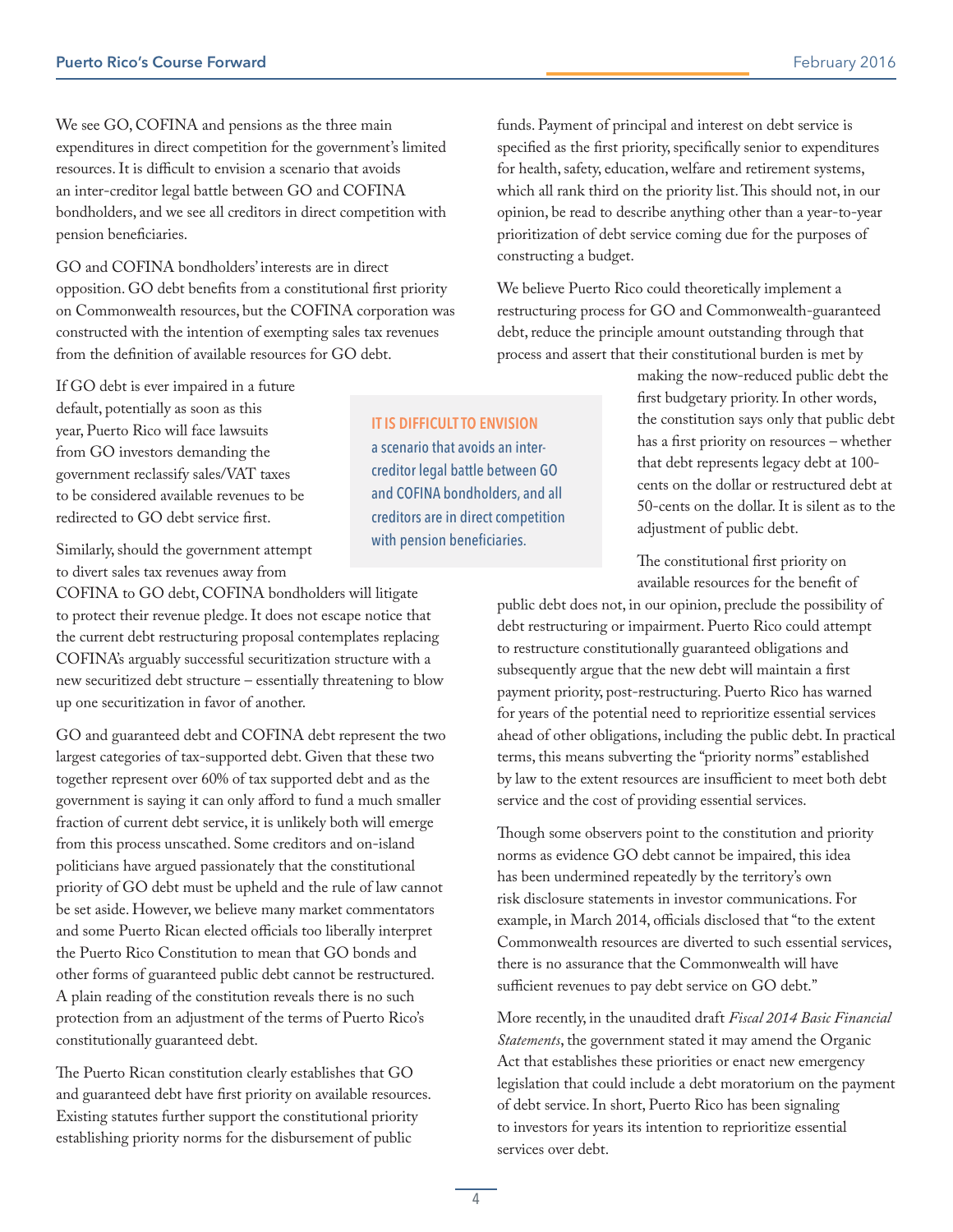Whether pension payments will be prioritized over debt is not yet apparent. In the government's first debt restructuring proposal to creditors, both GO and COFINA bonds received significant haircuts while pensions were notably absent. Puerto Rico's pension obligations are virtually entirely unfunded and growing rapidly. As of June 30, 2014, the unfunded pension

liability is estimated at \$43.6 billion across three retirement systems. The Employees Retirement System has the largest liability, at \$30.2 billion, and the lowest funded ratio at 0.42%. Pension costs will soon be funded on a pay-go basis, increasing budgetary pressure. By fiscal 2018, pay-go pension payments could reach \$2 billion per year, or nearly 20% of general fund revenues.

Preserving pension security is one of the

administration's stated objectives. We believe the government will attempt to keep pensions free from impairment and prioritize these payments above debt service, regardless of current statutes that prioritize debt service ahead of annual pension costs. Threats to enact new legislation reversing the priority of payments support this. Additionally, the administration's current debt restructuring proposal does not include any changes or reductions for pension beneficiaries. We believe Puerto Rico intends to leave pension benefits untouched while attempting to impose haircut on all other longterm liabilities, even those with a guarantee and a dedicated pledged revenue.

## Contagion Risk Is Low

Municipal investors are asking if a Puerto Rico restructuring will negatively impact the broader market. Growing evidence suggests Puerto Rico is now effectively separated from the traditional high yield market, let alone the overall municipal market. We believe most institutional investors understand Puerto Rico's unique situation, and the coming debt restructuring will not create widespread negative credit implications for other issuers.

Municipal investors should note that recent debt adjustments in a handful of California cities, Detroit and other jurisdictions did not disrupt the market. Detroit filed for bankruptcy protection on July 18, 2013, and on that day the AAA Municipal Market Data (MMD) 30-year yield was 4.03%. By December 31, 2015, the AAA MMD yield rallied by 121 basis points to 2.82%. As of this writing on February 19, 2016, AAA MMD stands at 2.78%, 125 basis points tighter than the day Detroit filed for bankruptcy.

WE BELIEVE THE GOVERNMENT will attempt to keep pension liabilities free from impairment and prioritize these payments above debt service, regardless of current statutes that prioritize debt service ahead of annual pension costs.

Simultaneously, Puerto Rico's stance toward financial market creditors became increasingly hostile, from proposals to restructure debt and the beginning of what we expect will be a string of ongoing defaults. Municipal investors, rightly, continue to differentiate between individual pockets of credit stress and the much healthier overall market. We see no reason this will

> change based on how Congress addresses Puerto Rico's situation.

Market differentiation between Puerto Rican bonds and other high yield municipal bonds started even before the rating agencies downgraded Puerto Rico debt to below investment grade in 2013. Since then, divergence between Puerto Rico and the rest of the high yield market can been seen in credit spreads, fund flows and total returns.

Exhibit 1 shows credit spreads for high yield indices with and without Puerto Rico. Since the beginning of 2014, high yield credit spreads excluding Puerto Rico securities narrowed 30 basis points, while spreads including Puerto Rico securities widened over 120 basis points. The market has clearly identified elevated risk for Puerto Rico debt, while spreads for other high yield municipals are more in line with historic norms.

#### Exhibit 1: Spreads Including Puerto Rico Have Widened



Source: Barclays Capital. Data from 12/31/13 to 1/31/16. Past performance is no guarantee of future results.

Investors have already differentiated between funds with and without Puerto Rico holdings. The difference in net flows for funds with elevated Puerto Rico exposure versus funds with minimal Puerto Rico exposure is notable. Since the beginning of 2014, funds with a less than 5% allocation of net assets to Puerto Rico reported inflows of \$12.6 billion, equivalent to 40% of beginning assets under management (AUM), as shown in Exhibit 2. Over the same time period, high yield funds with more than 5% allocated to Puerto Rico have experienced outflows totaling 8.75% of AUM. This trend of diverging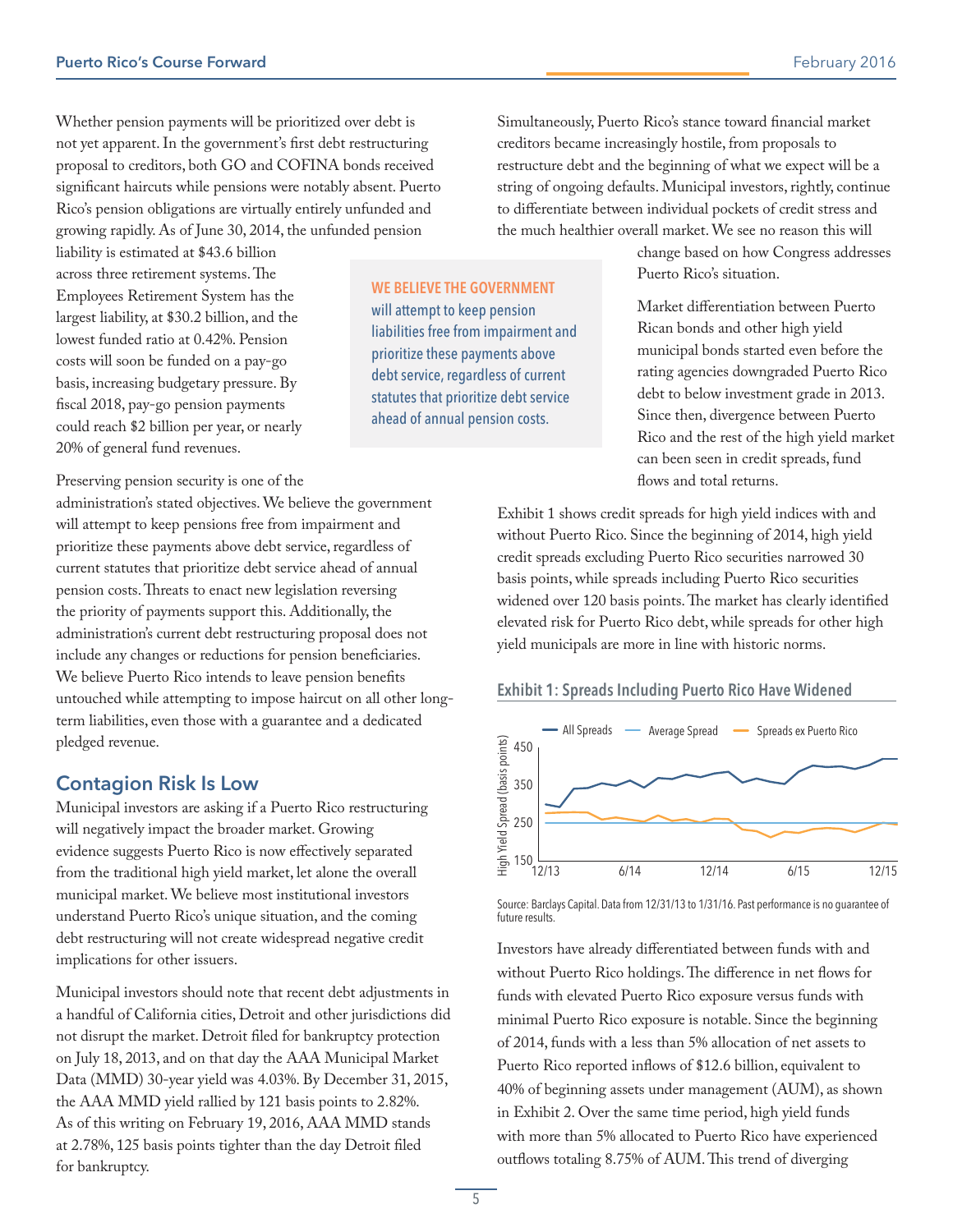investor flows was sizable, orderly and largely unnoticed by market participants.

High yield municipal funds with less than 5% allocation to Puerto Rico now represent double the AUM of high yield municipal funds with more than 5% exposure to Puerto Rico. At the start of 2014 that figure was only 28% more in AUM.

## Exhibit 2: High Yield Funds Including Puerto Rico Experienced Outflows



#### Source: Morningstar Direct.

High yield returns without Puerto Rico have also outperformed each year since 2013 and the difference has increased each year. Based on the S&P High Yield Municipal Index, high yield returns without Puerto Rico were 1.47% and 4.29% higher in 2014 and 2015, respectively, than the index when Puerto Rico is included.

# A Threat to Tax-Exemption Is Possible

We don't see Puerto Rico creating contagion for the municipal market via investor reticence over purchasing securities from mainland states, other municipal issuers scrambling to seek debt relief or a general increase in municipal borrowing costs.

However, market contagion is possible in the form of threats to the municipal bond tax exemption. The longer Puerto Rico remains unaddressed by Congress and unable to appropriately restructure its debts and unfunded pension liabilities, the longer Puerto Rico will remain in the headlines. As this plays out, the potential only grows for some members of Congress to view Puerto Rico's profligate spending and use of debt to fund government services as representative of the entire municipal market.

Of course, any curtailment of the municipal tax exemption on the basis of Puerto Rico's debt abuse would be wholly unfair to the rest of the market. Puerto Rico spent much of the last 10 years issuing billions in debt to pay maturing debt and fund government services, while overall municipal debt outstanding remained more or less constant. Exhibit 3 shows the total municipal debt outstanding from 2005 through 2014.





Source: Securities Industry and Financial Markets Association. Most recent data available.

From 2005 through 2010, municipal debt outstanding grew from \$3 trillion to \$3.77 trillion as the housing market boom created abundant property taxes, permit fees and other revenues related to robust residential growth. This growth also created the need for new schools, roads, bridges and expanded water and sewer treatment capacity. Since the onset of the recession, however, municipal debt outstanding actually declined to \$3.65 trillion. Issuers slowed the pace of capital investment, and refunding transactions – rather than new money issuance for projects – represented the majority of municipal debt issuance. From 2005 through 2014, total municipal market debt outstanding grew at a 2.1% compound annual growth rate (CAGR). This period included several years of healthy capital investment to accommodate residential growth.

We think this manageable trend in municipal debt issuance speaks to municipal market issuers' long-standing history of using municipal bonds – and the benefit of municipal tax exemption – to responsibly invest in the country's critical infrastructure. Puerto Rico and a limited number of other municipal issuers that rely on municipal bonds to maintain government spending do not represent the broader market, nor do they indicate the general health of states and municipalities.

While Puerto Rico's approximately \$70 billion of debt makes the Commonwealth one of the largest issuers of municipal bonds, it represents just 1.9% of municipal debt outstanding. Reducing or eliminating the municipal tax exemption based on the actions of Puerto Rico is like treating a sprained toe by removing the patient's leg.

# Could Puerto Rico Set a Negative Precedent?

We do not believe a broad debt restructuring in Puerto Rico would lead states struggling with budgetary challenges (such as Illinois, New Jersey and Pennsylvania) to clamor to restructure their own debt. Puerto Rico attempting to restructure its obligations won't encourage other states to do the same. The magnitude of Puerto Rico's debt and the lack of an economic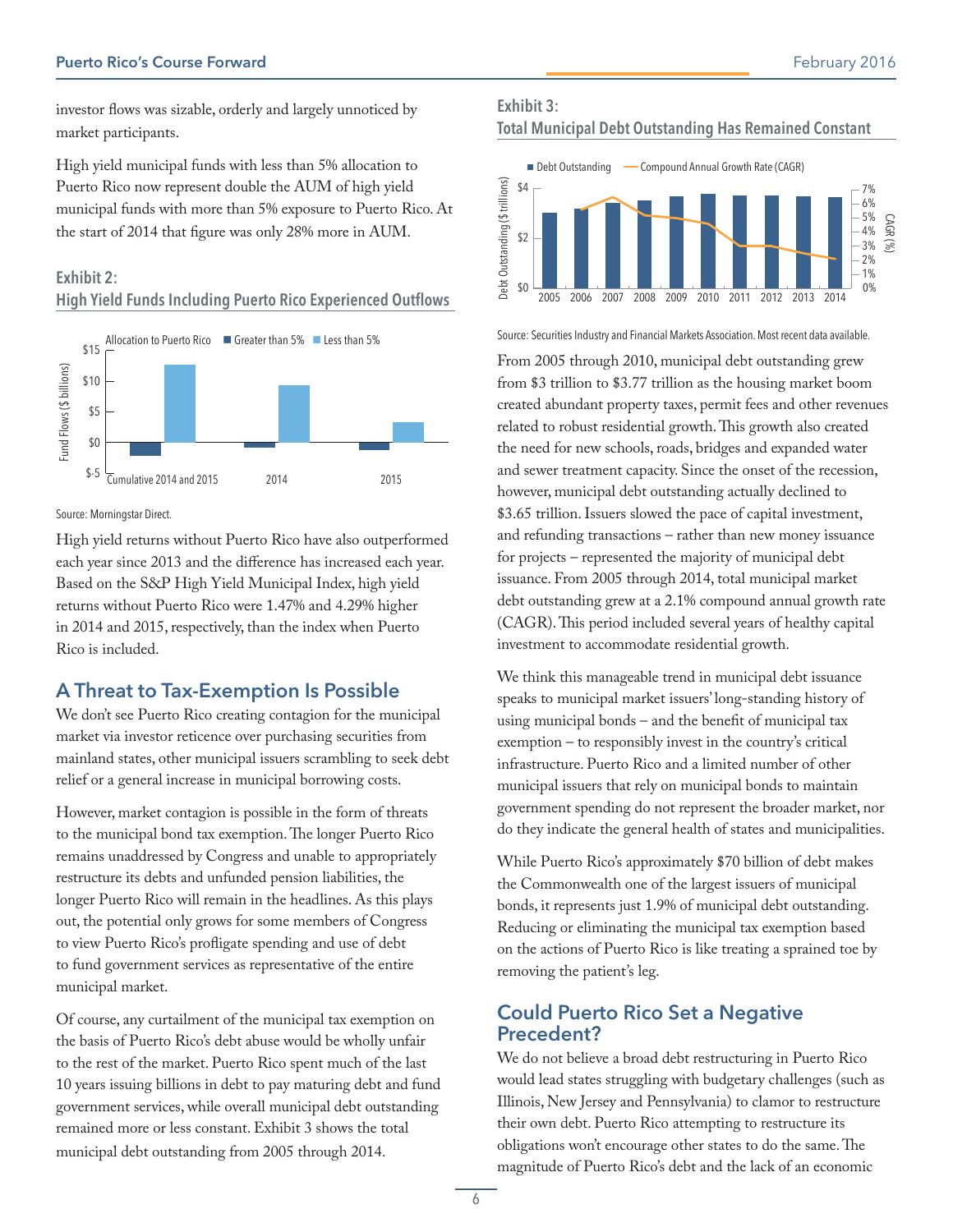base to service long-term liabilities makes it a significant outlier in comparison to other states. The "Illinois is next" argument misleadingly suggests that Illinois – admittedly the least creditworthy U.S. state – is comparable to Puerto Rico in terms of financial stress and capacity to meet its obligations.

Comparing key credit metrics for Puerto Rico and Illinois, as shown in Exhibit 4, reveals this argument to be quite lacking.

Exhibit 4: Illinois Is Not Comparable to Puerto Rico

|                                                                                          | <b>Puerto Rico</b>   | <b>Illinois</b> |
|------------------------------------------------------------------------------------------|----------------------|-----------------|
| <b>Economic and Demographic Data</b>                                                     |                      |                 |
| 2015 Population (est)                                                                    | 3,474,182            | 12,859,995      |
| GDP                                                                                      | \$103.1B             | \$745.9 B       |
| Unemployment Rate (Dec 2015)                                                             | 12.2%                | 5.9%            |
| Labor Force Participation Rate                                                           | 45.5%                | 65.9%           |
| Number of Households                                                                     | 1.2 M                | 4.8 M           |
| Median Household Income                                                                  | \$19,686             | \$57,166        |
| Mean Household Income                                                                    | \$30,756             | \$76,521        |
| <b>Total Household Income</b>                                                            | \$38.2 B             | \$365.7B        |
| Poverty Rate                                                                             | 46.2%                | 14.4%           |
| <b>Taxation Rates</b>                                                                    |                      |                 |
| Sales Tax                                                                                | 11.5%                | 6.25%           |
| Individual Income Tax                                                                    | 7% - 33% (graduated) | 3.75% (flat)    |
| <b>Liabilities</b>                                                                       |                      |                 |
| Net Tax Supported Debt                                                                   | \$55.5B              | \$34.5 B        |
| <b>Unfunded Pension Liabilities</b>                                                      | \$43.6 B             | \$111.0 B       |
| <b>Comparative Ratios</b>                                                                |                      |                 |
| Net Tax Supported Debt / Total Household Income                                          | 145.4%               | 9.4%            |
| Net Tax Supported Debt & Unfunded Pension Liabilities /<br>Total Household Income        | 259.6%               | 39.8%           |
| Net Tax Supported Debt / Gross Domestic Product                                          | 53.8%                | 4.6%            |
| Net Tax Supported Debt & Unfunded Pension Liabilities /<br><b>Gross Domestic Product</b> | 96.1%                | 19.5%           |

Sources: BEA.gov, BLS.gov, U.S. Census, State of Illinois FY2014 CAFR, Commonwealth of Puerto Rico FY2013 CAFR, Commonwealth of Puerto Rico Financial Information and Operating Data Report, November 6, 2015, Moody's 2015 Debt Medians, Federal Reserve Bank of St. Louis.

Illinois is certainly not a model of state governance and fiscal responsibility. But the size of the state's economy and tax base, and its comparatively low sales and income tax rates, demonstrate the state has far more flexibility to address its long-term obligations than Puerto Rico. The state's diverse economy ranks fifth overall in the U.S. in terms of gross domestic product (GDP), and fourth in per capita income among the 10 most populous states. Though the state's recovery has lagged the U.S., it is still growing modestly, unlike Puerto Rico.

The scope of Puerto Rico's challenges far outstrips those of Illinois once debt and unfunded liabilities are indexed to the respective government's economies and resident incomes. Debt and unfunded pension liabilities represent just 19.5% and 39.8% of Illinois GDP and total household income, respectively. Puerto Rico carries debt and unfunded pension liabilities representing 96.1% and 259.6% of GDP and total household income, respectively. Simply put, Puerto Rico is much more leveraged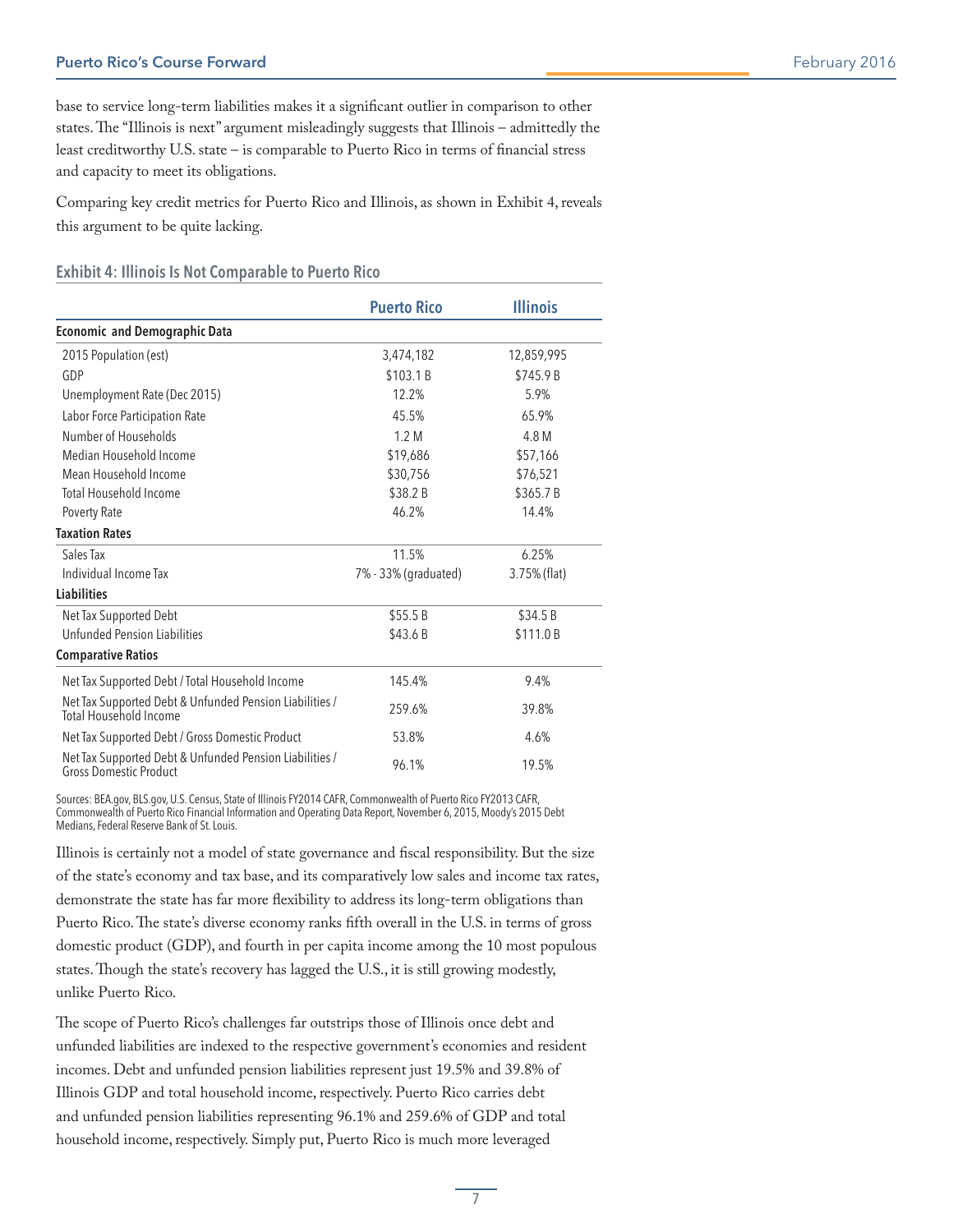than even Illinois, the lowest-rated U.S. state. It is inappropriate to compare them interchangeably in the context of the need for federally sanctioned debt relief.

A political impasse has left Illinois operating without an adopted budget almost nine months into the fiscal year. The budget standoff has resulted in a growing accounts payable balance and reduced liquidity, and distracted state leaders from addressing pension underfunding, which remains a serious threat to the state's long-term financial stability and structural budget balance. Failing to pass a budget and address pensions has undoubtedly weakened the state's ability to withstand the next economic downturn. Illinois deserves its lowest-rated state designation.

But Illinois' budget stalemate, while detrimental to the state's economy, is a political battle rather than a crisis caused by economic contraction or a fundamental inability to afford long-term obligations. The state's budget gap for fiscal 2017 is now projected to increase to \$5.6 billion, or 17% of estimated revenues. While not insignificant, this budget gap is far from insurmountable. Increasing the individual income tax rate by 1.25% to 5.0% (from 3.75%) would generate more than \$4.1 billion in new revenue, and go a long way to close the annual revenue gap. The mathematical gap in Illinois is not nearly as wide as the political chasm. While restructuring debt seems both appropriate and unavoidable for Puerto Rico, it is not the appropriate tool for Illinois and would provide the state with little budget relief.

Some argue that Puerto Rico's indebtedness is overstated in comparison to mainland U.S. states, as Puerto Ricans pay no federal income tax and therefore don't feel the burden of the U.S. government's debt. Once again, we believe this argument is designed to mislead rather than inform. It inappropriately equates two very different types of debt: municipal debt issued by state and local governments and sovereign debt of the United States.

Unlike state and local government debt, sovereign debt of the United States is not truly amortized with regular principal payments. Rather, sovereign debt is very often rolled into new debt offerings with only the interest cost borne in the budget. Sovereigns tend to attempt to maintain their debt outstanding within a specific range of economic output (such as GDP), allowing the nominal amount of debt to grow over time but remaining within a measure of affordability as determined by economic activity. Thus any attempt to lump total federal government debt outstanding into state debt profiles is an attempt to inflate state indebtedness to give Puerto Rico's debt the veneer of affordability.

A more appropriate way to consider the impact of the federal government's debt is to consider annual interest cost, which in fiscal year 2015 amounted to \$402.4 billion. On a per capita basis, the annual interest cost on federal debt was \$1,252 in fiscal year 2015 – or just 4.2% of Illinois' per capita income. The federal government's debt is not an oppressive fiscal constraint on the U.S. states and taxpayers. Nor does it make Puerto Rico's debt load magically affordable.

It is similarly inappropriate to contend Puerto Rico's debt burden is artificially inflated in comparison to the states because it includes all debt issued for underlying municipalities and schools, whereas Illinois' total debt does not. This is also a spurious argument because debt issued and guaranteed by Puerto Rico's general government and the GDB

#### ANY ATTEMPT TO LUMP

total federal government debt outstanding into state debt profiles is an attempt to inflate state indebtedness to give Puerto Rico's debt the veneer of affordability.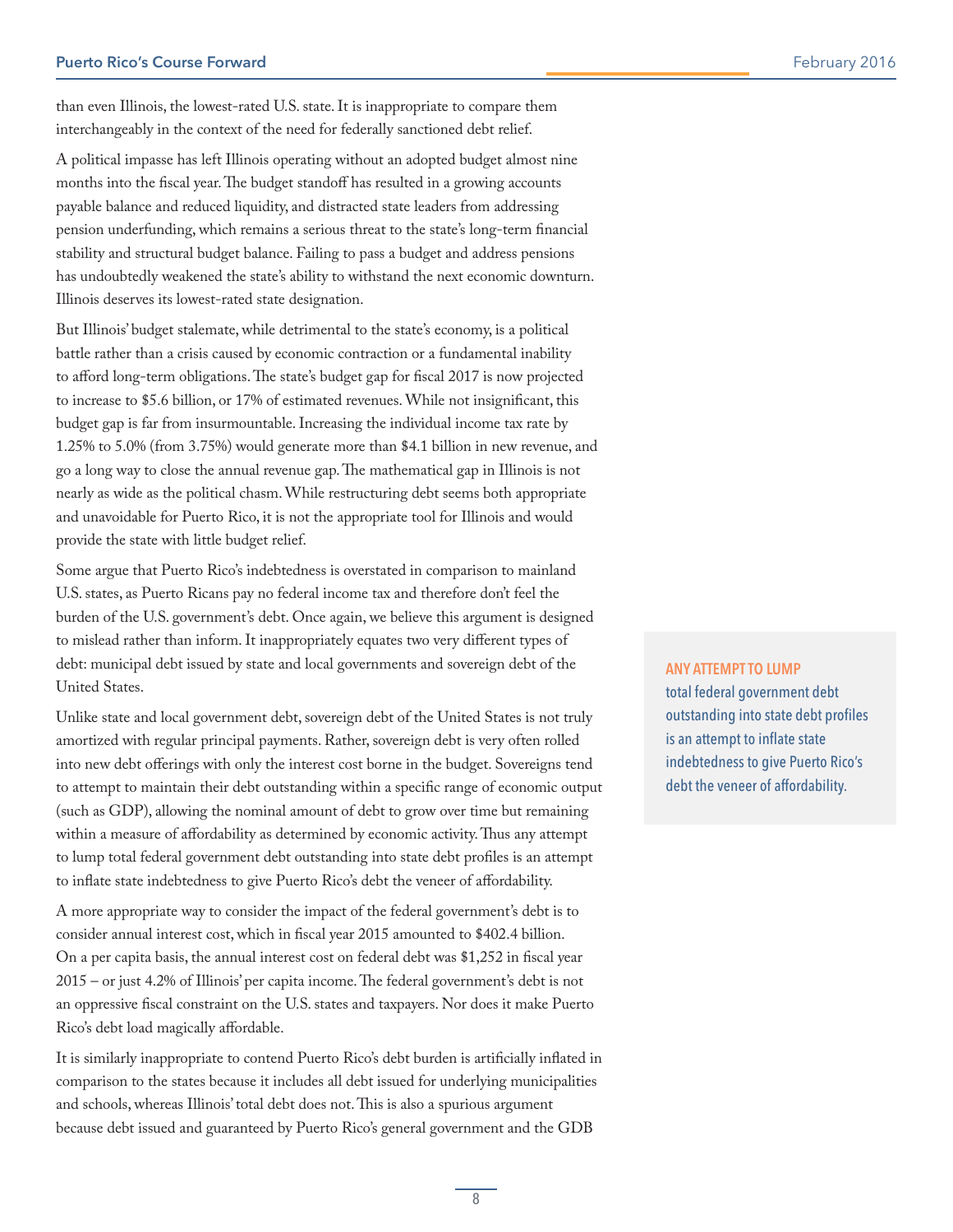is their responsibility and supported by their revenues. In contrast, all Illinois taxpayers are not responsible for debt issued by every underlying school district or county.

When the affordability of Puerto Rico's debt burden is debated, some claim that the Commonwealth doesn't fully capture all economic activity and their debt, and pensions would be affordable if only they boosted tax compliance. While we agree that Puerto Rico does a poor job of tax compliance and collection, we're not convinced that improvements in this area alone will suffice.

To illustrate this, in Exhibit 5 we compare Puerto Rico to three of the U.S. mainland's lowest-rated states: Pennsylvania, New Jersey and Illinois.

|                                                         | <b>Pennsylvania</b> | <b>New Jersey</b> | <b>Illinois</b> | <b>Puerto Rico</b> |
|---------------------------------------------------------|---------------------|-------------------|-----------------|--------------------|
| <b>Debt</b>                                             | \$14.3B             | \$37.0 B          | \$34.5 B        | \$55.5B            |
| <b>Unfunded Pension</b><br><b>Liabilities</b>           | \$20.6B             | \$37.3 B          | \$111.0 B       | \$43.6 B           |
| Personal Income                                         | \$358.0B            | \$313.4 B         | \$375.2 B       | \$38.2 B           |
| <b>GDP</b>                                              | \$662.9 B           | \$549.1 B         | \$745.9 B       | \$103.1 B          |
| Debt and<br><b>Pensions-to-GDP Ratio</b>                | 5.3%                | 13.5%             | 19.5%           | 96.1%              |
| Debt and<br>Pensions-to-Personal<br><b>Income Ratio</b> | 9.7%                | 23.7%             | 38.8%           | 259.6%             |

#### Exhibit 5: Puerto Rico's Debt Is Higher Than Lower-Rated U.S. States

Sources: Comprehensive Annual Financial Reports for Pennsylvania, New Jersey, Illinois and Puerto Rico; U.S. Census Bureau; Federal Reserve Bank of St. Louis.

As Exhibit 5 shows, Puerto Rico's debt and pension leverage is much greater than any of the lowest-rated mainland states, particularly in the context of each government's economic output and resident income. Simply increasing tax compliance will not reduce this over-leverage. Puerto Rico's real problem is indebtedness, not tax compliance.

This certainly does not mean that governmental reforms, expenditure cuts, improved tax compliance and collections, employee layoffs and government downsizing are not needed. Puerto Rico's budget projections will improve with greater austerity and fiscal discipline, but we still believe the magnitude of fixed costs outweighs the savings that can be achieved through cuts and efficiency improvements.

Moreover, with an outsized portion of Puerto Rico's employment derived from Commonwealth and local government employment (23.9% in Puerto Rico versus 13.5% for the mainland U.S.), extensive austerity will likely exacerbate the Commonwealth's economic contraction. We expect most creditors will continue to object to Governor García Padilla's plans to restructure Puerto Rico's debts, but our analysis continues to show that the territory's debts are unsustainable and require adjustment.

Finally, it is unclear whether a framework for the adjustment of state obligations through the federal court system would pass constitutional muster. Unlike Puerto Rico – a U.S. territory subject to the direct oversight of, and potential intervention by, Congress – states are sovereign entities with certain protections from federal interference specifically spelled out in the U.S. Constitution.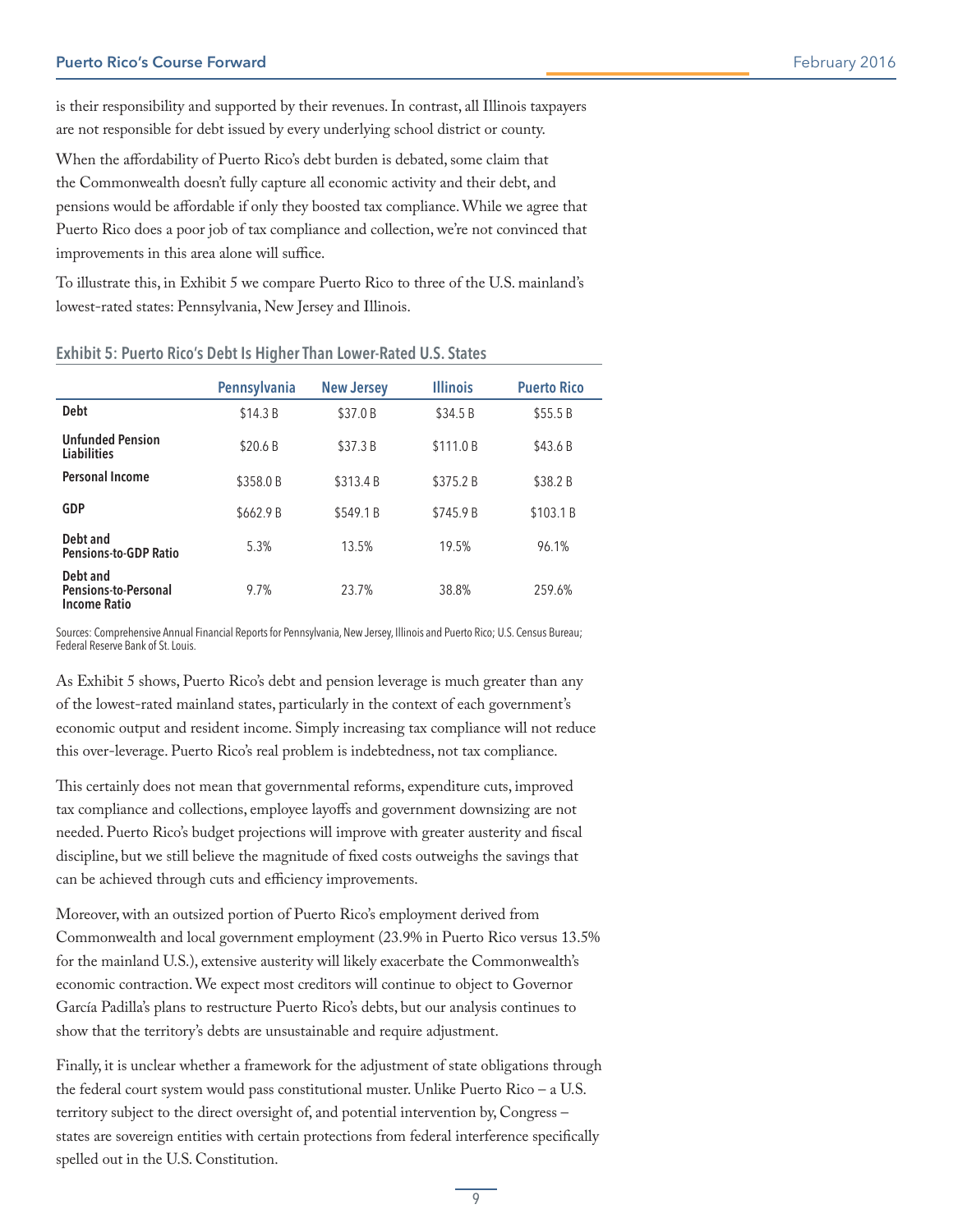While legal opinions are mixed on this subject, many argue a federal bankruptcy regime for states wouldn't pass legal and constitutional muster because:

- Such a federal regime would violate principles of both state sovereignty and federalism.
- States opting to enter into any such hypothetical framework would necessarily be acting in direct violation of their own constitutions and/or contract laws.

Moreover, the sole instance of which we are aware of the U.S. government discharging state debt (according to a Fall 2011 *American Bankruptcy Law Journal* article) followed the civil war when the federal government nullified the debt issued by the former confederate states. This nullification occurred via a constitutional amendment specifically targeted to debt raised for the purposes of insurrection or rebellion against the United States. This implies there was no path to discharging the debt of U.S. states available through the balance of the U.S. Constitution.

In short, Puerto Rico accessing a Congressionally-approved restructuring regime is not a precursor to U.S. states following suit because:

- **▪** U.S. states, as sovereign entities, are likely constitutionally ineligible for federally supervised restructuring.
- **▪** U.S. states are significantly financially healthier than Puerto Rico and have far greater revenue flexibility, both in terms of rate headroom and the wealth and scope of their economies.
- Aside from not needing a federal restructuring regime, U.S. states have shown no inclination to ask for any such legislation and would likely oppose it.

# Swift Action Will Help Build Confidence

We believe the best outcome is for the Puerto Rico situation to be resolved as quickly as possible. The faster the Puerto Rican government is forced to implement much needed structural reform and fiscal discipline, the earlier traditional institutional investors will view Puerto Rico as a defensible investment. Puerto Rico must show it can achieve and maintain financial discipline and an affordable debt structure to regain access to affordable and sustainable lending for infrastructure investment.

As a U.S. territory, Puerto Rico is not a true sovereign. It may be state-like, and there are good arguments for the Commonwealth to receive federal funding on parity with other states. However, as a territory it does not enjoy the same responsibilities and advantages as states. Puerto Rico is a sub-sovereign entity over which the U.S. Congress has oversight. When warranted, Congress should act to resolve various financial, economic and/or humanitarian crises within the territories.

Years of litigation and inter-creditor disputes will only stifle economic growth and accelerate out-migration, further diminishing the tax base available to pay off creditors. At present, too many unknowns prevent investors from reaching a reasonable degree of confidence in the territory or any particular security pledge. This lack of certainty will keep Puerto Rico locked out of the market until a path to sustainability and economic growth emerges. We believe this will not happen until Congress enters the void and brings with them a sense of order and path forward for Puerto Rico. ■